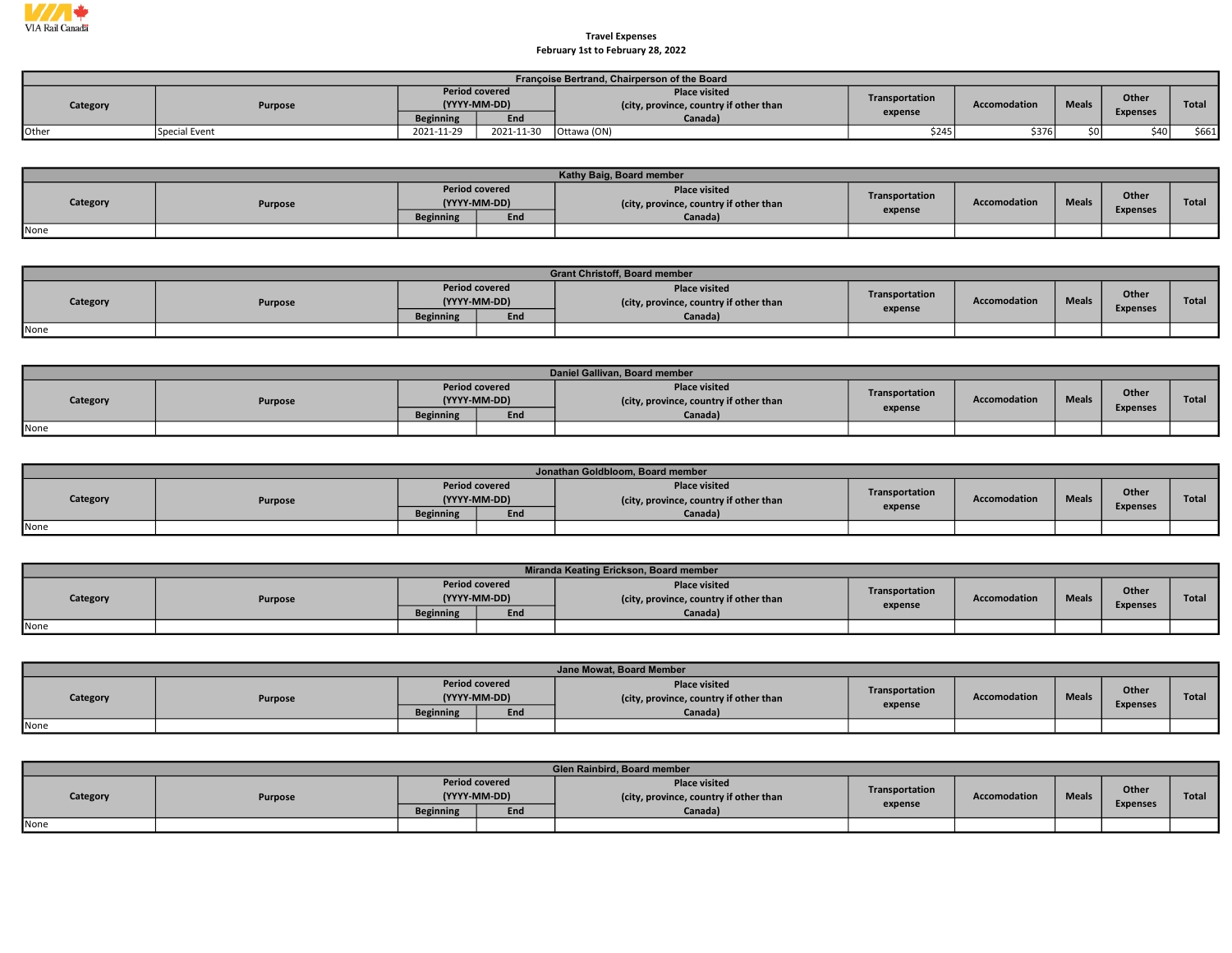

## Travel Expenses February 1st to February 28, 2022

| Gail Louise Stephens, Board member |         |                                       |     |                                                                |                |                     |              |                 |       |  |  |  |  |
|------------------------------------|---------|---------------------------------------|-----|----------------------------------------------------------------|----------------|---------------------|--------------|-----------------|-------|--|--|--|--|
| Category                           | Purpose | <b>Period covered</b><br>(YYYY-MM-DD) |     | <b>Place visited</b><br>(city, province, country if other than | Transportation | <b>Accomodation</b> | <b>Meals</b> | Other           | Total |  |  |  |  |
|                                    |         | <b>Beginning</b>                      | End | Canada)                                                        | expense        |                     |              | <b>Expenses</b> |       |  |  |  |  |
| None                               |         |                                       |     |                                                                |                |                     |              |                 |       |  |  |  |  |

| <b>Kenneth Tan. Board Member</b> |         |                                       |     |                                                                |                |                     |              |                                 |              |  |  |  |  |
|----------------------------------|---------|---------------------------------------|-----|----------------------------------------------------------------|----------------|---------------------|--------------|---------------------------------|--------------|--|--|--|--|
| Category                         | Purpose | <b>Period covered</b><br>(YYYY-MM-DD) |     | <b>Place visited</b><br>(city, province, country if other than | Transportation | <b>Accomodation</b> | <b>Meals</b> | <b>Other</b><br><b>Expenses</b> | <b>Total</b> |  |  |  |  |
|                                  |         | <b>Beginning</b>                      | End | Canada)                                                        | expense        |                     |              |                                 |              |  |  |  |  |
| None                             |         |                                       |     |                                                                |                |                     |              |                                 |              |  |  |  |  |

|          | Geneviève Tanguay, Board Member |                  |                                       |                                                                |                |                     |              |                 |              |  |  |  |  |
|----------|---------------------------------|------------------|---------------------------------------|----------------------------------------------------------------|----------------|---------------------|--------------|-----------------|--------------|--|--|--|--|
| Category | Purpose                         |                  | <b>Period covered</b><br>(YYYY-MM-DD) | <b>Place visited</b><br>(city, province, country if other than | Transportation | <b>Accomodation</b> | <b>Meals</b> | Other           | <b>Total</b> |  |  |  |  |
|          |                                 | <b>Beginning</b> | End                                   | Canada)                                                        | expense        |                     |              | <b>Expenses</b> |              |  |  |  |  |
| None     |                                 |                  |                                       |                                                                |                |                     |              |                 |              |  |  |  |  |

| Vianne Timmons, Board Member |         |                                       |     |                                                                |                |              |              |                 |       |  |  |  |  |
|------------------------------|---------|---------------------------------------|-----|----------------------------------------------------------------|----------------|--------------|--------------|-----------------|-------|--|--|--|--|
| Category                     | Purpose | <b>Period covered</b><br>(YYYY-MM-DD) |     | <b>Place visited</b><br>(city, province, country if other than | Transportation | Accomodation | <b>Meals</b> | Other           | Total |  |  |  |  |
|                              |         | <b>Beginning</b>                      | End | Canada)                                                        | expense        |              |              | <b>Expenses</b> |       |  |  |  |  |
| None                         |         |                                       |     |                                                                |                |              |              |                 |       |  |  |  |  |

|                               |                                |                                       |            | <b>Cynthia Garneau, President and Chief Executive Officer</b>  |                |                     |              |                 |              |
|-------------------------------|--------------------------------|---------------------------------------|------------|----------------------------------------------------------------|----------------|---------------------|--------------|-----------------|--------------|
| Category                      | Purpose                        | <b>Period covered</b><br>(YYYY-MM-DD) |            | <b>Place visited</b><br>(city, province, country if other than | Transportation | <b>Accomodation</b> | <b>Meals</b> | Other           | <b>Total</b> |
|                               |                                | <b>Beginning</b>                      | End        | Canada)                                                        | expense        |                     |              | <b>Expenses</b> |              |
| <b>Other</b>                  | Special Event                  | 2021-11-29                            | 2021-12-01 | Ottawa (ON)                                                    | \$65           | \$470               | \$134        | \$51            | \$720        |
| <b>Operational Activities</b> | Meetings with business partner | 2021-12-03                            | 2021-12-04 | Ottawa (ON)                                                    | \$954          | \$209               | \$53         | \$31            | \$1248       |

| Danielle Boisvert, Vice President, Corporate Controller |         |                  |                                       |                                                                |                |                     |              |                                 |              |  |  |  |
|---------------------------------------------------------|---------|------------------|---------------------------------------|----------------------------------------------------------------|----------------|---------------------|--------------|---------------------------------|--------------|--|--|--|
| Category                                                | Purpose |                  | <b>Period covered</b><br>(YYYY-MM-DD) | <b>Place visited</b><br>(city, province, country if other than | Transportation | <b>Accomodation</b> | <b>Meals</b> | <b>Other</b><br><b>Expenses</b> | <b>Total</b> |  |  |  |
|                                                         |         | <b>Beginning</b> | End                                   | Canada)                                                        | expense        |                     |              |                                 |              |  |  |  |
| None                                                    |         |                  |                                       |                                                                |                |                     |              |                                 |              |  |  |  |

|          | André Bouchard, Vice-president, Mechanical Services |                  |                                       |                                                                |                |              |              |                 |              |  |  |  |
|----------|-----------------------------------------------------|------------------|---------------------------------------|----------------------------------------------------------------|----------------|--------------|--------------|-----------------|--------------|--|--|--|
| Category | Purpose                                             |                  | <b>Period covered</b><br>(YYYY-MM-DD) | <b>Place visited</b><br>(city, province, country if other than | Transportation | Accomodation | <b>Meals</b> | Other           | <b>Total</b> |  |  |  |
|          |                                                     | <b>Beginning</b> | End                                   | Canada)                                                        | expense        |              |              | <b>Expenses</b> |              |  |  |  |
| None     |                                                     |                  |                                       |                                                                |                |              |              |                 |              |  |  |  |

|          |         |                  |                                       | Bruno Cacciola, Chief, Business Transformation Officer (starting November 15, 2021) |                |                     |              |                          |              |
|----------|---------|------------------|---------------------------------------|-------------------------------------------------------------------------------------|----------------|---------------------|--------------|--------------------------|--------------|
| Category | Purpose |                  | <b>Period covered</b><br>(YYYY-MM-DD) | <b>Place visited</b><br>(city, province, country if other than                      | Transportation | <b>Accomodation</b> | <b>Meals</b> | Other<br><b>Expenses</b> | <b>Total</b> |
|          |         | <b>Beginning</b> | End                                   | Canada)                                                                             | expense        |                     |              |                          |              |
| None     |         |                  |                                       |                                                                                     |                |                     |              |                          |              |

|          | Marie-Claude Cardin, Chief Financial Officer |                  |                                              |                                                                           |                           |              |              |                          |              |  |  |  |
|----------|----------------------------------------------|------------------|----------------------------------------------|---------------------------------------------------------------------------|---------------------------|--------------|--------------|--------------------------|--------------|--|--|--|
| Category | Purpose                                      | <b>Beginning</b> | <b>Period covered</b><br>(YYYY-MM-DD)<br>End | <b>Place visited</b><br>(city, province, country if other than<br>Canada) | Transportation<br>expense | Accomodation | <b>Meals</b> | Other<br><b>Expenses</b> | <b>Total</b> |  |  |  |
| None     |                                              |                  |                                              |                                                                           |                           |              |              |                          |              |  |  |  |